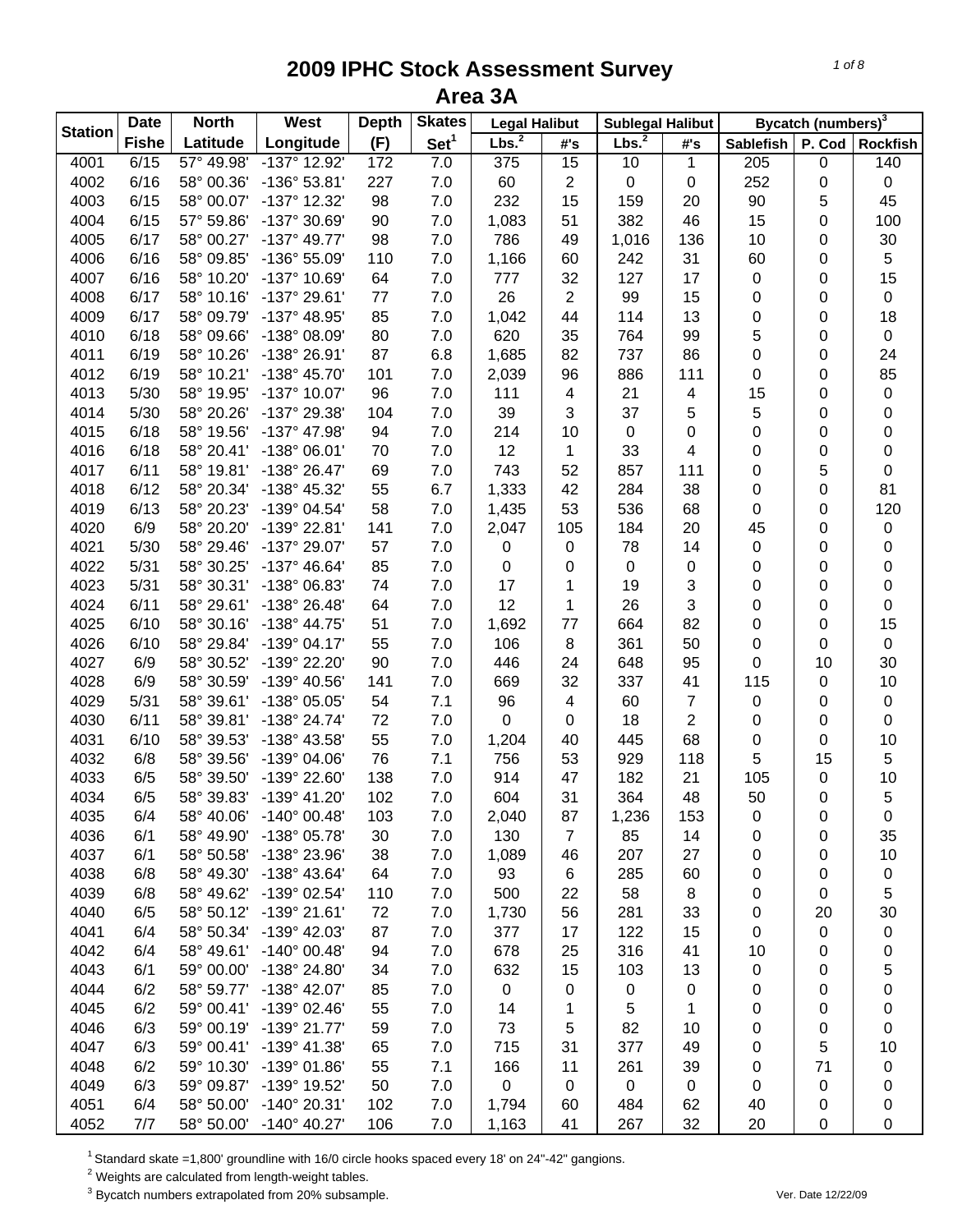|                | <b>Date</b>  | <b>North</b> | West                  | <b>Depth</b>    | <b>Skates</b>    | <b>Legal Halibut</b> |                | <b>Sublegal Halibut</b> |                |                  | Bycatch (numbers) <sup>3</sup> |                 |
|----------------|--------------|--------------|-----------------------|-----------------|------------------|----------------------|----------------|-------------------------|----------------|------------------|--------------------------------|-----------------|
| <b>Station</b> | <b>Fishe</b> | Latitude     | Longitude             | (F)             | Set <sup>1</sup> | Lbs. <sup>2</sup>    | #'s            | Lbs. <sup>2</sup>       | #'s            | <b>Sablefish</b> | P. Cod                         | <b>Rockfish</b> |
| 4053           | 6/4          | 59° 00.00'   | $-140^{\circ}$ 00.94' | $\overline{73}$ | 7.0              | 1,084                | 34             | 140                     | 19             | 0                | 0                              | 0               |
| 4054           | 6/4          | 59° 00.00'   | -140° 19.93'          | 86              | 7.0              | 559                  | 22             | 197                     | 25             | 0                | 0                              | 25              |
| 4055           | 7/7          | 59° 00.00'   | $-140^{\circ}$ 38.84' | 98              | 7.0              | 632                  | 26             | 371                     | 48             | 0                | 0                              | 0               |
| 4056           | 7/7          | 59° 00.00'   | -140° 58.99'          | 106             | 7.0              | 1,816                | 81             | 738                     | 94             | 5                | 0                              | 5               |
| 4057           | 6/6          | 59° 10.05'   | -139° 41.59'          | 70              | 7.0              | 347                  | 21             | 368                     | 51             | 0                | 10                             | 0               |
| 4058           | 6/6          | 59° 10.03'   | -139° 59.21'          | 63              | 7.0              | 758                  | 34             | 811                     | 122            | 0                | 10                             | 0               |
| 4059           | 6/5          | 59° 10.00'   | -140° 20.52'          | 72              | 7.0              | 861                  | 44             | 816                     | 110            | 0                | 0                              | 0               |
| 4060           | 6/5          | 59° 10.00'   | -140° 38.28'          | 82              | 7.0              | 1,535                | 56             | 586                     | 74             | 0                | 5                              | 0               |
| 4061           | 7/5          | 59° 10.01'   | -140° 58.92'          | 99              | 7.0              | 2,747                | 85             | 682                     | 88             | 10               | 5                              | 0               |
| 4062           | 7/5          | 59° 10.00'   | -141° 17.62'          | 186             | 7.0              | 364                  | 12             | 9                       | 1              | 295              | 0                              | 0               |
| 4063           | 7/6          | 59° 12.89'   | $-141°39.44'$         | 119             | 7.0              | 2,546                | 134            | 476                     | 57             | 46               | 5                              | 5               |
| 4064           | 6/6          | 59° 20.00'   | -139° 39.73'          | 87              | 7.0              | 97                   | 2              | 9                       | 1              | 0                | 0                              | 0               |
| 4065           | 6/6          | 59° 19.97'   | -140° 00.20'          | 89              | 7.0              | 242                  | 8              | $\mathbf 0$             | 0              | 0                | 0                              | 0               |
| 4066           | 6/5          | 59° 20.00'   | -140° 20.52'          | 71              | 7.0              | 1,334                | 33             | 300                     | 44             | 0                | 0                              | 0               |
| 4067           | 6/5          | 59° 20.00'   | $-140^{\circ}$ 38.44' | 78              | 7.0              | 591                  | 14             | 402                     | 60             | 15               | 0                              | 0               |
| 4068           | 7/5          | 59° 19.98'   | -140° 59.67'          | 88              | 7.0              | 728                  | 27             | 387                     | 54             | 20               | 0                              | 0               |
| 4069           | 7/5          | 59° 20.00'   | $-141°$ 18.25'        | 184             | 7.0              | 393                  | 13             | $\pmb{0}$               | $\pmb{0}$      | 248              | 0                              | 35              |
| 4070           | 7/6          | 59° 20.00'   | $-141°38.37'$         | 104             | 7.0              | 486                  | 21             | 152                     | 19             | 5                | 5                              | $\pmb{0}$       |
| 4071           | 7/6          | 59° 20.00'   | $-141°57.98'$         | 120             | 7.0              | 970                  | 52             | 384                     | 50             | 30               | 15                             | 0               |
| 4072           | 6/8          | 59° 30.00'   | $-140^{\circ}$ 00.86' | 64              | 7.0              | 27                   | $\overline{2}$ | $\overline{5}$          | 1              | $\pmb{0}$        | 0                              | 0               |
| 4073           | 6/8          | 59° 30.10'   | $-140^{\circ}$ 19.11' | 125             | 7.0              | 2,361                | 64             | 33                      | $\overline{4}$ | 115              | 0                              | 105             |
| 4074           | 6/8          | 59° 30.00'   | -140° 39.05'          | 154             | 6.8              | 466                  | 16             | $\pmb{0}$               | 0              | 126              | 0                              | 39              |
| 4075           | 6/9          | 59° 30.00'   | $-140^{\circ}$ 59.14' | 163             | 7.0              | 596                  | 18             | 36                      | $\overline{4}$ | 114              | 0                              | 104             |
| 4076           | 6/9          | 59° 30.00'   | -141° 18.34'          | 91              | 7.0              | 468                  | 30             | 108                     | 13             | 0                | 10                             | $\pmb{0}$       |
| 4077           | 7/4          | 59° 30.00'   | -141° 39.00'          | 90              | 7.0              | 119                  | $\overline{7}$ | $\mathbf 0$             | $\pmb{0}$      | 0                | 0                              | 0               |
| 4078           | 7/4          | 59° 30.00'   | $-141°57.53'$         | 99              | 7.0              | 39                   | 2              | 0                       | 0              | 0                | 0                              | 0               |
| 4079           | 6/8          | 59° 39.98'   | -139° 59.42'          | 78              | 7.0              | 861                  | 28             | 237                     | 29             | 30               | 55                             | 0               |
| 4080           | 6/9          | 59° 39.98'   | $-140^{\circ}$ 58.81' | 30              | 7.0              | 57                   | 3              | 11                      | $\overline{2}$ | 0                | 5                              | 0               |
| 4081           | 6/9          | 59° 40.00'   | -141° 19.39'          | 35              | 7.0              | 147                  | 7              | 91                      | 13             | 0                | 35                             | 0               |
| 4082           | 7/4          | 59° 40.00'   | $-141°38.59'$         | 51              | 7.0              | 635                  | 18             | 132                     | 18             | 0                | 0                              | 0               |
| 4083           | 7/4          | 59° 40.00'   | -141° 57.66'          | 80              | 7.0              | 187                  | $\overline{7}$ | 28                      | 3              | 5                | 0                              | 0               |
| 4084           | 6/10         | 59° 40.01'   | -142° 18.05'          | 120             | 7.0              | 1,401                | 51             | 111                     | 14             | 20               | 0                              | 0               |
| 4085           | 6/10         | 59° 40.00'   | -142° 37.89'          | 212             | 7.0              | 867                  | 33             | 61                      | $\overline{7}$ | 200              | 0                              | 35              |
| 4086           | 6/11         | 59° 40.00'   | $-142^{\circ} 58.20'$ | 111             | 7.0              | 2,186                | 100            | 205                     | 25             | 10               | 5                              | $\pmb{0}$       |
| 4087           | 6/11         | 59° 40.00'   | $-143^{\circ}$ 17.16  | 151             | 7.0              | 1,069                | 31             | 51                      | 6              | 302              | 0                              | 20              |
| 4088           | 7/2          | 59° 40.00'   | -143° 36.75'          | 84              | 7.0              | 2,102                | 65             | 401                     | 53             | 10               | 30                             | 15              |
| 4089           | 7/2          | 59° 40.00'   | $-143^{\circ}57.37'$  | 69              | 7.0              | 3,475                | 141            | 414                     | 58             | 0                | 35                             | 5               |
| 4090           | 6/12         | 59° 40.00'   | $-144^{\circ}$ 16.97' | 89              | 7.0              | 449                  | 20             | 150                     | 20             | 25               | 5                              | 5               |
| 4091           | 6/12         | 59° 40.00'   | -144° 37.34'          | 81              | $7.0$            | 568                  | 26             | 145                     | 18             | 10               | 5                              | 0               |
| 4092           | 6/10         | 59° 50.00'   | $-141°59.51'$         | 39              | $7.0$            | 208                  | 5              | 127                     | 19             | 0                | 5                              | 0               |
| 4093           | 6/10         | 59° 50.01'   | -142° 17.86'          | 48              | 7.0              | 2,461                | 92             | 911                     | 125            | 0                | 25                             | 0               |
| 4094           | 7/3          | 59° 50.00'   | $-142^{\circ}38.12'$  | 88              | 7.0              | 2,256                | 63             | 227                     | 27             | 0                | 0                              | 5               |
| 4095           | 7/3          | 59° 50.00'   | -142° 58.22'          | 94              | 7.0              | 188                  | 8              | $\mathbf 0$             | 0              | 5                | 0                              | 0               |
| 4096           | 6/11         | 59° 50.00'   | $-143^\circ$ 18.40    | 122             | 7.0              | 970                  | 34             | 93                      | 12             | 40               | 10                             | 0               |
| 4097           | 7/2          | 59° 50.00'   | $-143^{\circ}38.80'$  | 153             | 7.0              | 125                  | 4              | 50                      | 6              | 70               | 0                              | 115             |
| 4098           | 7/2          | 59° 50.02'   | $-143^{\circ}58.34'$  | 51              | 7.0              | 576                  | 17             | 374                     | 54             | 0                | 10                             | 0               |
| 4099           | 6/12         | 59° 50.02'   | -144° 17.55'          | 35              | 7.0              | 154                  | 5              | 25                      | 3              | 0                | 135                            | 0               |
| 4100           | 7/3          | 60° 00.00'   | -142° 38.88'          | 44              | 7.0              | 578                  | 24             | 317                     | 45             | 5                | 5                              | 5               |
| 4101           | 7/3          | 60° 00.01'   | $-142^{\circ}58.48'$  | 62              | 7.0              | 823                  | 20             | 118                     | 15             | 15               | 5                              | 0               |
| 4102           | 6/13         | 59° 20.00'   | -146° 16.79'          | 148             | $7.0$            | 667                  | 33             | 138                     | 17             | 54               | 0                              | 129             |
| 4103           | 6/13         | 59° 20.00'   | -146° 34.95'          | 81              | 7.0              | 1,179                | 52             | 249                     | 31             | 5                | 35                             | 0               |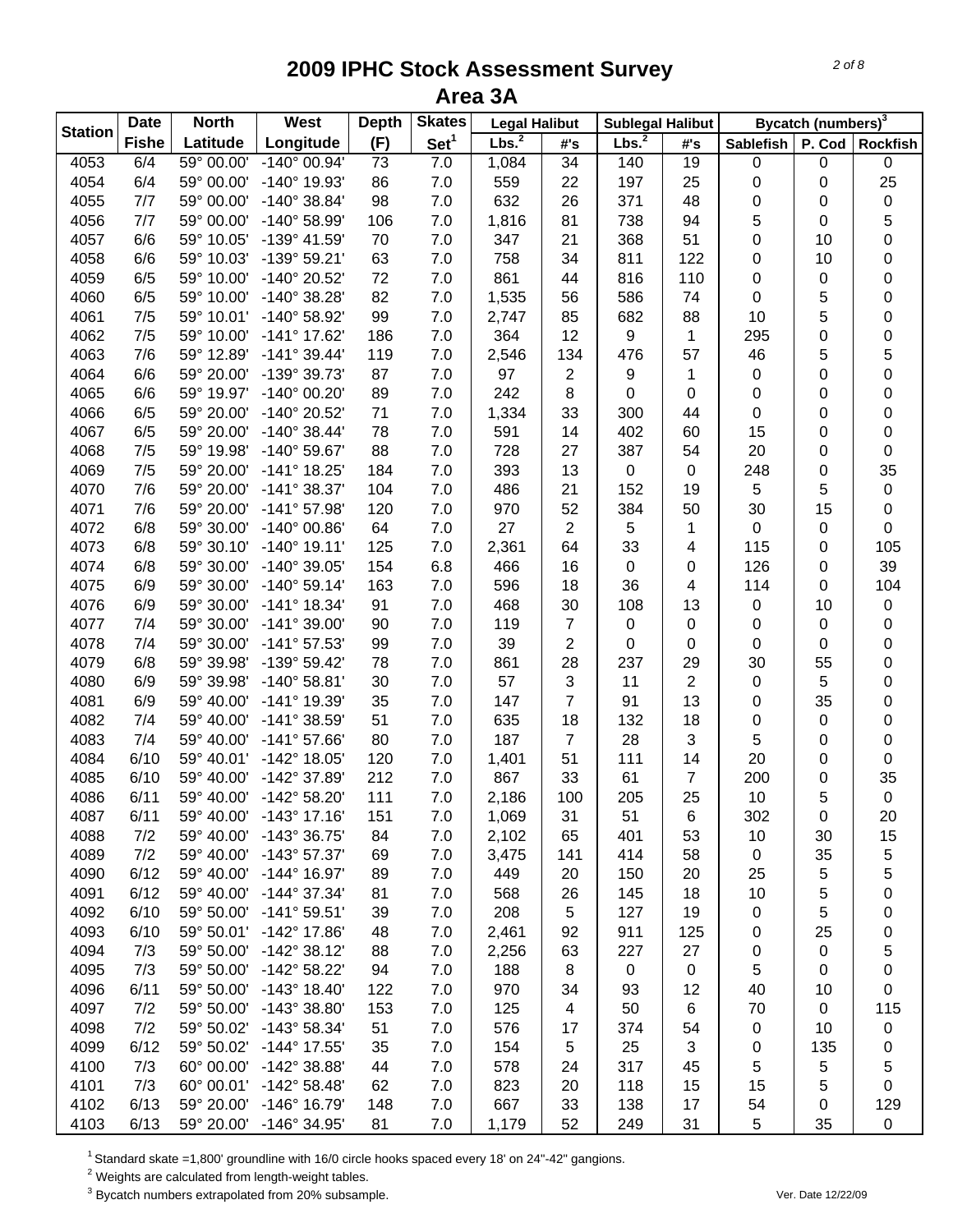|                | <b>Date</b>  | <b>North</b> | West                  | <b>Depth</b> | <b>Skates</b>    | <b>Legal Halibut</b> |                  | <b>Sublegal Halibut</b> |                  |                  |        | Bycatch (numbers) <sup>3</sup> |  |
|----------------|--------------|--------------|-----------------------|--------------|------------------|----------------------|------------------|-------------------------|------------------|------------------|--------|--------------------------------|--|
| <b>Station</b> | <b>Fishe</b> | Latitude     | Longitude             | (F)          | Set <sup>1</sup> | Lbs. <sup>2</sup>    | #'s              | Lbs. <sup>2</sup>       | #'s              | <b>Sablefish</b> | P. Cod | <b>Rockfish</b>                |  |
| 4104           | 6/13         | 59° 20.00'   | $-146°54.69'$         | 106          | 7.0              | 526                  | 28               | 81                      | 10               | 10               | 0      | $\pmb{0}$                      |  |
| 4105           | 6/13         | 59° 20.00'   | $-147°$ 14.58'        | 103          | 7.0              | 426                  | 23               | 58                      | $\overline{7}$   | 5                | 5      | $\pmb{0}$                      |  |
| 4106           | 6/17         | 59° 30.00'   | $-145^{\circ}$ 16.41' | 74           | 7.0              | 1,564                | 54               | 396                     | 50               | 0                | 5      | 35                             |  |
| 4107           | 6/17         | 59° 30.00'   | $-145°55.27'$         | 92           | $7.0\,$          | 733                  | 46               | 339                     | 43               | 10               | 10     | $\pmb{0}$                      |  |
| 4108           | 6/20         | 59° 30.00'   | -146° 35.39'          | 51           | $7.0\,$          | 1,018                | 33               | 258                     | 37               | $\pmb{0}$        | 0      | 15                             |  |
| 4109           | 6/20         | 59° 30.01'   | -146° 54.75'          | 107          | 7.0              | 292                  | 16               | 134                     | 16               | 0                | 0      | $\mathbf 5$                    |  |
| 4110           | 6/24         | 59° 29.98'   | $-147^{\circ}$ 14.22' | 119          | 7.0              | 341                  | 16               | 94                      | 13               | 50               | 0      | 5                              |  |
| 4111           | 6/24         | 59° 30.04'   | -147° 33.62'          | 63           | 7.0              | 270                  | 13               | 106                     | 15               | 0                | 10     | $\mathbf 0$                    |  |
| 4112           | 6/17         | 59° 40.00'   | -145° 34.58'          | 58           | 7.0              | 215                  | 15               | 213                     | 27               | 0                | 0      | $\mathbf 0$                    |  |
| 4113           | 6/19         | 59° 40.00'   | -145° 54.52'          | 44           | 7.0              | 785                  | 42               | 581                     | 72               | 0                | 0      | $\pmb{0}$                      |  |
| 4114           | 6/19         | 59° 40.00'   | $-146°$ 14.45'        | 45           | 7.0              | 750                  | 44               | 732                     | 94               | 0                | 0      | $\pmb{0}$                      |  |
| 4115           | 6/20         | 59° 40.02'   | $-146°34.41'$         | 48           | 7.0              | 1,595                | 88               | 851                     | 105              | 0                | 15     | 15                             |  |
| 4116           | 6/20         | 59° 40.01'   | -146° 53.38'          | 62           | 7.0              | 226                  | 13               | 167                     | 21               | 0                | 0      | 0                              |  |
| 4117           | 6/24         | 59° 39.98'   | $-147°$ 13.13'        | 97           | 7.0              | 702                  | 34               | 68                      | $\boldsymbol{9}$ | 5                | 30     | 15                             |  |
| 4118           | 6/24         | 59° 40.02'   | -147° 32.83'          | 65           | 7.0              | 191                  | 11               | 59                      | $\overline{7}$   | 0                | 5      | $\pmb{0}$                      |  |
| 4119           | 6/18         | 59° 50.02'   | $-144^{\circ}58.81'$  | 109          | $7.0$            | 555                  | 16               | 51                      | 6                | 20               | 109    | 0                              |  |
| 4120           | 6/19         | 59° 50.02'   | -145° 53.78'          | 57           | 7.0              | 48                   | 3                | 45                      | 6                | 0                | 0      | 0                              |  |
| 4121           | 6/19         | 59° 50.00'   | -146° 13.05'          | 34           | $7.0$            | 1,667                | 111              | 945                     | 117              | 0                | 0      | 0                              |  |
| 4122           | 6/26         | 59° 50.01'   | -146° 32.90'          | 39           | $7.0$            | 3,692                | 168              | 1,126                   | 132              | 0                | 0      | $\pmb{0}$                      |  |
| 4123           | 6/25         | 59° 50.01'   | -146° 52.84'          | 42           | $7.0\,$          | 498                  | 37               | 875                     | 122              | 0                | 0      | 0                              |  |
| 4124           | 6/25         | 59° 50.00'   | $-147°$ 13.25'        | 75           | $7.0\,$          | 1,132                | 46               | 268                     | 31               | 0                | 20     | 25                             |  |
| 4125           | 6/18         | 60° 00.03'   | $-144^{\circ}$ 40.10' | 127          | $7.0$            | 272                  | 10               | 9                       | $\mathbf{1}$     | 20               | 25     | $\pmb{0}$                      |  |
| 4126           | 6/18         | 59° 59.98'   | $-144^{\circ} 58.49'$ | 75           | $7.0$            | 150                  | $\boldsymbol{9}$ | 8                       | $\mathbf{1}$     | $\mathbf 0$      | 0      | $\pmb{0}$                      |  |
| 4127           | 6/18         | 60° 00.00'   | -145° 17.57'          | 68           | $7.0$            | 552                  | 23               | 131                     | 16               | 0                | 5      | $\mathbf 0$                    |  |
| 4128           | 6/26         | 60° 00.01'   | $-146°$ 11.81'        | 34           | $7.0\,$          | 3,096                | 121              | 1,086                   | 137              | 0                | 0      | $\mathbf 0$                    |  |
| 4129           | 6/26         | 60° 00.01'   | -146° 31.64'          | 38           | 7.0              | 746                  | 47               | 1,582                   | 220              | 0                | 0      | $\pmb{0}$                      |  |
| 4130           | 6/25         | 60° 00.00'   | -146° 52.07'          | 80           | 7.0              | 165                  | 9                | 82                      | 11               | 10               | 30     | $\mathbf 0$                    |  |
| 4131           | 6/25         | 60° 00.00'   | $-147^{\circ}$ 12.10' | 100          | 7.0              | 293                  | 10               | 57                      | $\,8\,$          | 5                | 55     | 5                              |  |
| 4132           | 6/27         | 60° 10.01'   | $-145°31.75'$         | 50           | 7.0              | 321                  | 14               | 103                     | 14               | 0                | 40     | 0                              |  |
| 4133           | 6/27         | 60° 10.00'   | $-145°51.27'$         | 60           | 7.0              | 351                  | 16               | 76                      | 10               | 0                | 79     | $\pmb{0}$                      |  |
| 4134           | 6/27         | 60° 10.00'   | -146° 10.83'          | 45           | 7.0              | 454                  | 30               | 410                     | 64               | 0                | 64     | $\pmb{0}$                      |  |
| 4135           | 6/21         | 60° 10.00'   | $-147°31.05'$         | 39           | 7.0              | 431                  | 21               | 340                     | 48               | 0                | 75     | 5                              |  |
| 4136           | 6/21         | 60° 10.00'   | $-147°51.00'$         | 175          | 7.0              | 717                  | 44               | 299                     | 37               | 10               | 105    | 30                             |  |
| 4137           | 6/21         | 60° 20.27'   | -147° 30.97'          | 69           | $7.0$            | 710                  | 31               | 197                     | 25               | $\pmb{0}$        | 124    | 15                             |  |
| 4138           | 6/28         | 60° 30.01'   | -146° 29.55'          | 36           | 7.0              | 373                  | 21               | 528                     | 71               | 0                | 5      | 0                              |  |
| 4139           | 6/28         | 60° 30.02'   | $-146^{\circ}$ 49.15' | 225          | 7.0              | 555                  | 19               | 23                      | 3                | 110              | 0      | 10                             |  |
| 4140           | 6/28         | 60° 30.00'   | $-147^{\circ}$ 10.12' | 115          | 7.0              | 674                  | 35               | 116                     | 16               | 0                | 30     | $\,$ 5 $\,$                    |  |
| 4141           | 6/28         | 60° 30.00'   | $-147^{\circ}$ 29.45' | 107          | 7.0              | 274                  | 15               | 213                     | 26               | $\mathbf 0$      | 64     | 30                             |  |
| 4142           | 6/22         | 60° 29.01'   | $-147^{\circ} 50.05'$ | 213          | 7.0              | 722                  | 40               | 123                     | 14               | 20               | 25     | 50                             |  |
| 4143           | 6/29         | 60° 40.00'   | -146° 49.38'          | 232          | 7.0              | 750                  | 37               | 121                     | 13               | 54               | 20     |                                |  |
|                |              | 60° 40.00'   |                       |              |                  |                      |                  |                         |                  |                  |        | 0                              |  |
| 4144           | 6/29         |              | $-147°09.14'$         | 131          | 7.0              | 895                  | 41               | 202                     | 25               | 35               | 45     | 5                              |  |
| 4145           | 6/29         | 60° 50.00'   | $-147°08.51'$         | 168          | 7.0              | 665                  | 29               | 171                     | 21               | 0                | 45     | 15                             |  |
| 4146           | 6/22         | 60° 50.33'   | $-148^\circ$ 10.06'   | 196          | 7.0              | 584                  | 34               | 126                     | 14               | 0                | 0      | 25                             |  |
| 4147           | 6/15         | 58° 39.98'   | -148° 33.86'          | 129          | 6.4              | 58                   | 3                | 23                      | 3                | 23               | 0      | $\,$ 5 $\,$                    |  |
| 4148           | 6/15         | 58° 40.11'   | $-148°52.80'$         | 93           | 7.0              | 662                  | 42               | 351                     | 42               | 15               | 119    | 5                              |  |
| 4149           | 6/8          | 58° 50.36'   | -148° 13.95'          | 151          | 7.0              | 1,200                | 73               | 234                     | 29               | 75               | 0      | 95                             |  |
| 4150           | 6/15         | 58° 47.27'   | $-148°34.47'$         | 148          | 7.0              | 884                  | 43               | 28                      | $\sqrt{3}$       | 315              | 0      | 10                             |  |
| 4151           | 6/14         | 58° 49.94'   | -148° 53.03'          | 138          | 7.0              | 1,201                | 58               | 75                      | 9                | 250              | 0      | 60                             |  |
| 4152           | 6/14         | 58° 49.80'   | $-149°$ 11.11'        | 110          | 7.0              | 655                  | 33               | 99                      | 12               | 155              | 20     | 15                             |  |
| 4153           | 6/8          | 59° 00.36'   | $-147^{\circ} 56.20'$ | 185          | 7.0              | 774                  | 38               | 122                     | 14               | 245              | 0      | 5                              |  |
| 4154           | 6/8          | 59° 00.13'   | $-148°$ 13.25'        | 107          | $7.0$            | 717                  | 34               | 210                     | 27               | 118              | 46     | 15                             |  |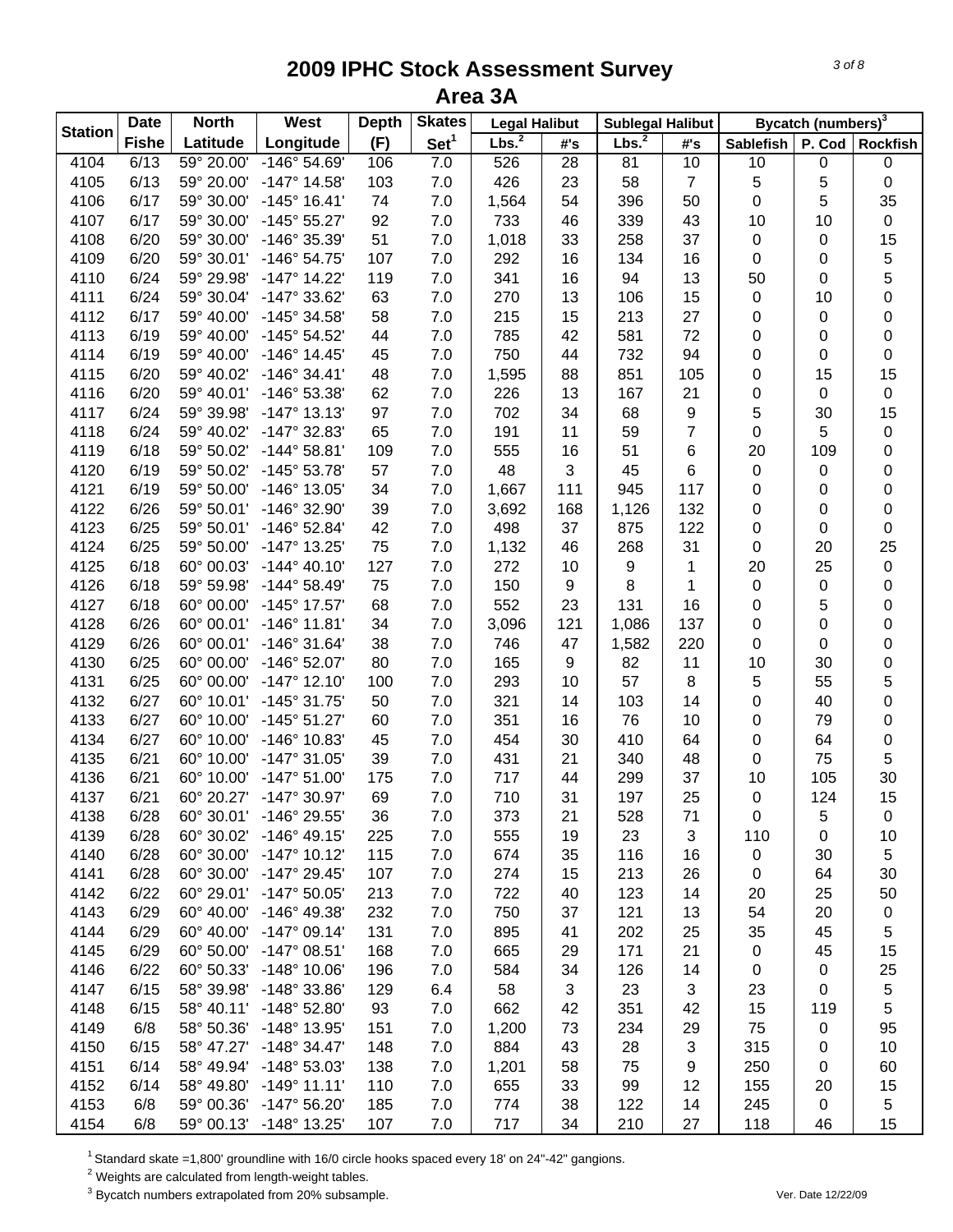|                | <b>Date</b>  | <b>North</b> | West                  | <b>Depth</b> | <b>Skates</b>    | <b>Legal Halibut</b> |                 | <b>Sublegal Halibut</b> |                         | Bycatch (numbers) <sup>3</sup> |        |                 |
|----------------|--------------|--------------|-----------------------|--------------|------------------|----------------------|-----------------|-------------------------|-------------------------|--------------------------------|--------|-----------------|
| <b>Station</b> | <b>Fishe</b> | Latitude     | Longitude             | (F)          | Set <sup>1</sup> | Lbs. <sup>2</sup>    | #'s             | Lbs. <sup>2</sup>       | #'s                     | <b>Sablefish</b>               | P. Cod | <b>Rockfish</b> |
| 4155           | 6/9          | 59° 00.22'   | $-148^\circ 33.91'$   | 133          | 7.0              | 394                  | $\overline{22}$ | 48                      | $\overline{7}$          | 139                            | 0      | 0               |
| 4156           | 6/14         | 58° 57.35'   | $-148°52.46'$         | 139          | 7.0              | 331                  | 17              | 42                      | 5                       | 205                            | 0      | 0               |
| 4157           | 6/13         | 58° 59.91'   | -149° 11.63'          | 120          | 7.0              | 214                  | 10              | 116                     | 14                      | 129                            | 10     | 0               |
| 4158           | 6/24         | 59° 00.12'   | $-149°32.11'$         | 126          | 7.0              | 266                  | 14              | 71                      | $\,8\,$                 | 100                            | 5      | 5               |
| 4159           | 6/7          | 59° 10.21'   | $-147°34.86'$         | 67           | 7.0              | 1,419                | 72              | 312                     | 40                      | 94                             | 94     | 0               |
| 4160           | 6/7          | 59° 10.22'   | -147° 54.20'          | 109          | 7.0              | 571                  | 28              | 86                      | 10                      | 30                             | 10     | 0               |
| 4161           | 6/9          | 59° 09.85'   | $-148°$ 14.73'        | 67           | 7.0              | 1,857                | 80              | 474                     | 62                      | $\pmb{0}$                      | 50     | 50              |
| 4162           | 6/9          | 59° 09.97'   | -148° 32.23'          | 82           | 7.1              | 385                  | 17              | 46                      | 6                       | 58                             | 31     | 0               |
| 4163           | 6/13         | 59° 09.90'   | $-148°53.11'$         | 97           | 7.0              | 372                  | 14              | 84                      | 9                       | 20                             | 25     | 0               |
| 4164           | 6/13         | 59° 09.79'   | -149° 11.39'          | 88           | 7.0              | 958                  | 44              | 208                     | 27                      | 15                             | 111    | 0               |
| 4165           | 6/24         | 59° 09.64'   | -149° 32.84'          | 91           | 7.0              | 168                  | 11              | 114                     | 15                      | 10                             | 80     | 0               |
| 4166           | 6/24         | 59° 10.03'   | -149° 50.64'          | 70           | 7.1              | 413                  | 24              | 301                     | 40                      | 0                              | 5      | 0               |
| 4167           | 6/7          | 59° 19.76'   | -147° 35.28'          | 67           | 7.1              | 1,450                | 37              | 37                      | 5                       | 0                              | 60     | 10              |
| 4168           | 6/6          | 59° 20.02'   | -147° 55.25'          | 100          | 7.0              | 384                  | 18              | 152                     | 21                      | 15                             | 5      | $\pmb{0}$       |
| 4169           | 6/6          | 59° 20.00'   | -148° 12.05'          | 85           | 7.0              | 1,181                | 62              | 248                     | 30                      | 0                              | 60     | 10              |
| 4170           | 6/12         | 59° 20.20'   | $-148°33.15'$         | 50           | 7.0              | 2,775                | 99              | 939                     | 128                     | 0                              | 0      | 60              |
| 4171           | 6/23         | 59° 20.16'   | -148° 53.59'          | 93           | 7.0              | 1,020                | 46              | 185                     | 24                      | 15                             | 15     | $\,0\,$         |
| 4172           | 6/23         | 59° 20.45'   | -149° 11.98'          | 100          | 7.0              | 1,100                | 60              | 254                     | 30                      | 45                             | 50     | 0               |
| 4173           | 6/25         | 59° 20.03'   | -149° 31.67'          | 68           | 7.0              | 1,790                | 91              | 284                     | 34                      | $\boldsymbol{0}$               | 155    | 0               |
| 4174           | 6/25         | 59° 20.23'   | -149° 50.89'          | 103          | 7.0              | 514                  | 21              | 27                      | $\overline{\mathbf{4}}$ | 25                             | 30     | 0               |
| 4175           | 6/28         | 59° 20.17'   | $-150^{\circ}$ 10.61' | 86           | 7.0              | 475                  | 20              | 67                      | $\overline{7}$          | $\mathbf 0$                    | 30     | 0               |
| 4176           | 6/5          | 59° 30.28'   | -147° 53.53'          | 61           | 7.0              | 1,116                | 45              | 575                     | 75                      | $\boldsymbol{0}$               | 60     | 0               |
| 4177           | 6/6          | 59° 30.00'   | -148° 12.04'          | 113          | 7.0              | 174                  | 8               | 82                      | 11                      | 40                             | 40     | 0               |
| 4178           | 6/12         | 59° 29.88'   | -148° 33.70'          | 52           | 7.0              | 680                  | 19              | 602                     | 84                      | $\pmb{0}$                      | 125    | 0               |
| 4179           | 6/12         | 59° 30.07'   | $-148°51.94'$         | 91           | 7.0              | 129                  | 8               | 51                      | $\overline{7}$          | $\mathbf 0$                    | 20     | 0               |
| 4180           | 6/23         | 59° 29.94'   | -149° 11.93'          | 123          | 7.0              | 435                  | 21              | 38                      | $\overline{4}$          | 95                             | 70     | 0               |
| 4181           | 6/25         | 59° 29.76'   | -149° 32.01'          | 55           | 7.0              | 1,597                | 76              | 795                     | 123                     | $\pmb{0}$                      | 10     | 0               |
| 4182           | 6/28         | 59° 29.98'   | $-149°51.41'$         | 111          | 7.0              | 784                  | 20              | 18                      | $\overline{2}$          | 40                             | 25     | 0               |
| 4183           | 6/28         | 59° 29.85'   | -150° 10.50'          | 73           | 7.0              | 497                  | 27              | 192                     | 22                      | $\pmb{0}$                      | 30     | 10              |
| 4184           | 6/5          | 59° 39.98'   | $-147°54.12'$         | 36           | 7.0              | 4,545                | 176             | 1,112                   | 134                     | 0                              | 0      | 25              |
| 4185           | 6/5          | 59° 39.90'   | $-148°$ 12.88'        | 69           | 7.0              | 104                  | $\,6$           | 93                      | 11                      | 0                              | 75     | $\,0\,$         |
| 4186           | 6/4          | 59° 40.10'   | -148° 31.95'          | 112          | 7.1              | 242                  | 13              | 50                      | $\overline{7}$          | 20                             | 30     | 0               |
| 4187           | 6/22         | 59° 39.92'   | $-148°53.13'$         | 96           | 7.0              | 336                  | 16              | 72                      | 11                      | 5                              | 15     | 0               |
| 4188           | 6/22         | 59° 39.75'   | $-149°$ 12.09         | 112          | 7.1              | 1,038                | 44              | 102                     | 13                      | 66                             | 17     | 6               |
| 4189           | 6/20         | 59° 39.84'   | $-149°31.67'$         | 152          | 7.0              | 113                  | 6               | 117                     | 14                      | 25                             | 45     | 0               |
| 4190           | 6/4          | 59° 50.02'   | $-148°$ 12.61'        | 49           | 7.0              | 434                  | 23              | 221                     | 34                      | 0                              | 94     | 0               |
| 4191           | 6/4          | 59° 50.11'   | -148° 31.65'          | 74           | 7.0              | 312                  | 14              | 39                      | 5                       | 5                              | 15     | 0               |
| 4192           | 6/22         | 59° 49.38'   | -148° 53.53'          | 90           | 7.1              | 199                  | 6               | 29                      | $\overline{\mathbf{4}}$ | 10                             | 0      | 5               |
| 4193           | 6/20         | 59° 49.59'   | -149° 12.03'          | 73           | 7.0              | 288                  | 15              | 62                      | 8                       | 0                              | 25     | 0               |
| 4194           | 6/20         | 59° 50.05'   | $-149°31.61'$         | 95           | 7.0              | 390                  | 21              | 123                     | 16                      | 0                              | 20     | 0               |
| 4195           | 7/11         | 58° 00.32'   | -149° 12.79'          | 75           | 7.0              | 4,308                | 227             | 910                     | 109                     | 0                              | 0      | 10              |
| 4196           | 7/11         | 58° 09.71'   | $-148^\circ 54.38'$   | 69           | 7.0              | 4,228                | 195             | 679                     | 86                      | 0                              | 20     | 15              |
| 4197           | 7/11         | 58° 09.83'   | -149° 13.28'          | 63           | 7.0              | 1,020                | 56              | 704                     | 83                      | 0                              | 75     | 55              |
| 4198           | 7/10         | 58° 10.29'   | -149° 31.09'          | 56           | 7.0              | 2,029                | 86              | 159                     | 19                      | 0                              | 55     | 35              |
| 4199           | 7/9          | 58° 09.93'   | -149° 51.32'          | 78           | 7.0              | 1,620                | 103             | 478                     | 55                      | 5                              | 50     | 0               |
| 4200           | 6/16         | 58° 19.73'   | $-148°35.61'$         | 92           | 7.0              | 1,241                | 68              | 673                     | 98                      | 25                             | 125    | 0               |
| 4201           | 6/16         | 58° 20.29'   | -148° 53.09'          | 68           | 7.0              | 550                  | 33              | 355                     | 51                      | $\pmb{0}$                      | 144    | 5               |
| 4202           | 7/10         | 58° 19.84'   | $-149°$ 13.43'        | 85           | 7.0              | 2,581                | 167             | 421                     | 48                      | 5                              | 85     | 5               |
| 4203           | 7/10         | 58° 19.77'   | $-149°31.25'$         | 83           | 7.1              | 1,718                | 110             | 663                     | 80                      | 15                             | 91     | 0               |
| 4204           | 7/9          | 58° 20.07'   | $-149°51.46'$         | 41           | 7.0              | 1,741                | 135             | 2,373                   | 279                     | 0                              | 0      | 0               |
| 4205           | 7/9          | 58° 19.70'   | -150° 10.36'          | 28           | 7.0              | 2,602                | 150             | 1,752                   | 223                     | $\pmb{0}$                      | 0      | 0               |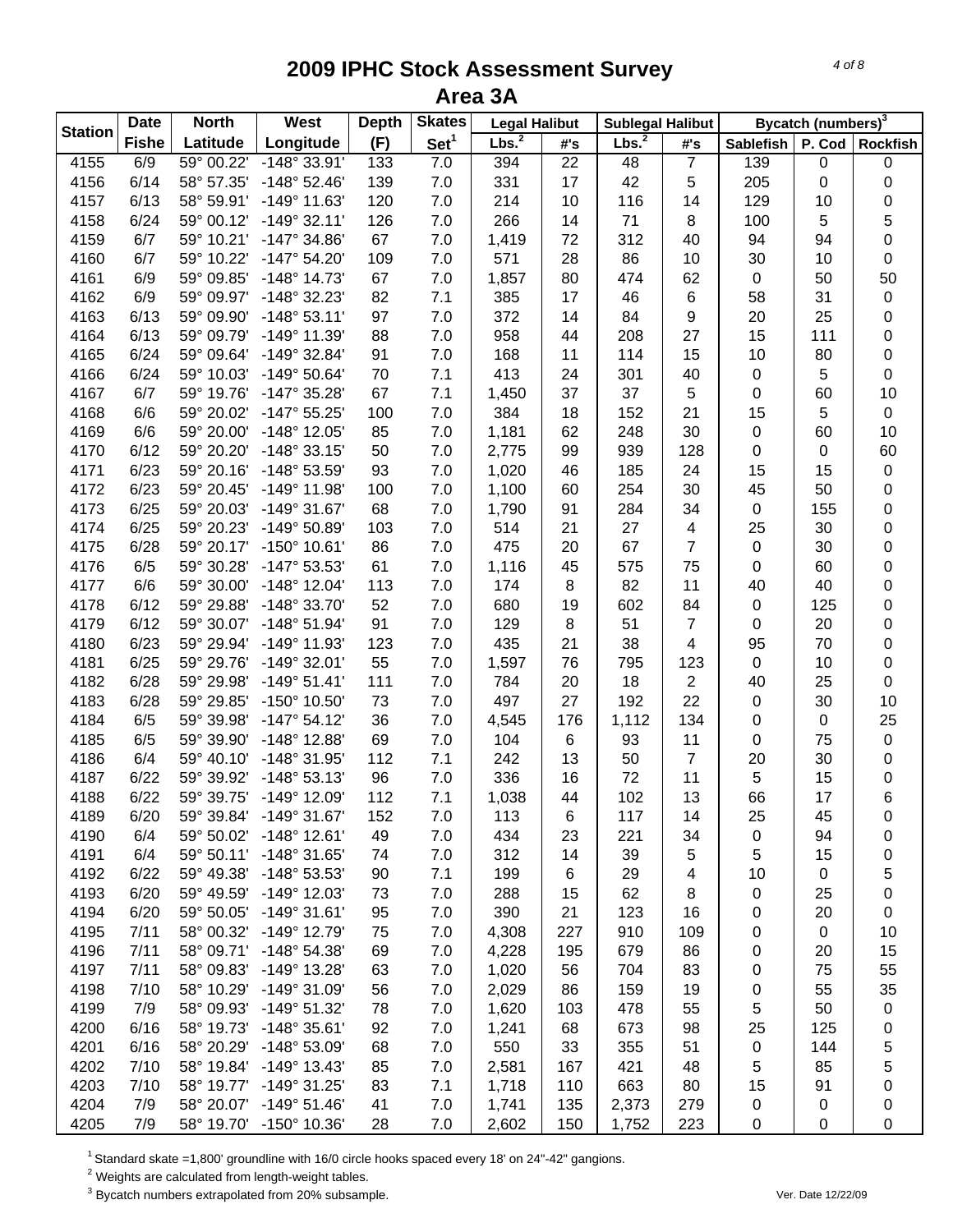|                | <b>Date</b>  | <b>North</b> | <b>West</b>           | <b>Depth</b> | <b>Skates</b>    | <b>Legal Halibut</b> |                | <b>Sublegal Halibut</b> |                         | Bycatch (numbers) <sup>3</sup> |           |                 |
|----------------|--------------|--------------|-----------------------|--------------|------------------|----------------------|----------------|-------------------------|-------------------------|--------------------------------|-----------|-----------------|
| <b>Station</b> | <b>Fishe</b> | Latitude     | Longitude             | (F)          | Set <sup>1</sup> | Lbs. <sup>2</sup>    | #'s            | Lbs. <sup>2</sup>       | #'s                     | <b>Sablefish</b>               | P. Cod    | <b>Rockfish</b> |
| 4206           | 7/17         | 58° 20.23'   | $-150^{\circ}$ 29.04' | 31           | 7.0              | 290                  | 21             | 509                     | 76                      | $\,0\,$                        | $\pmb{0}$ | $\pmb{0}$       |
| 4207           | 6/16         | 58° 29.53'   | -148° 34.65'          | 70           | 7.0              | 2,889                | 146            | 852                     | 113                     | 0                              | 25        | 5               |
| 4208           | 6/17         | 58° 30.25'   | -148° 52.82'          | 61           | 7.1              | 615                  | 26             | 467                     | 62                      | 0                              | 157       | 15              |
| 4209           | 6/17         | 58° 30.23'   | $-149°$ 12.81'        | 92           | 7.0              | 327                  | 20             | 165                     | 20                      | 0                              | 75        | $\pmb{0}$       |
| 4210           | 7/8          | 58° 30.13'   | $-149°32.40'$         | 76           | 7.0              | 590                  | 38             | 280                     | 36                      | 0                              | 180       | $\pmb{0}$       |
| 4211           | 7/8          | 58° 30.00'   | $-149°51.12'$         | 75           | 7.0              | 598                  | 42             | 369                     | 46                      | 10                             | 75        | $\pmb{0}$       |
| 4212           | 7/8          | 58° 29.65'   | -150° 09.38'          | 48           | 7.1              | 710                  | 50             | 926                     | 131                     | 0                              | 5         | 10              |
| 4214           | 7/17         | 58° 29.81'   | -150° 47.69'          | 53           | 7.0              | 870                  | 58             | 506                     | 64                      | 0                              | 100       | $\pmb{0}$       |
| 4215           | 6/17         | 58° 40.06'   | $-149°$ 12.81'        | 73           | 7.0              | 537                  | 30             | 401                     | 57                      | 15                             | 40        | 5               |
| 4216           | 7/7          | 58° 40.19'   | -149° 32.22'          | 73           | 7.1              | 622                  | 25             | 123                     | 16                      | 35                             | 152       | 0               |
| 4217           | 7/7          | 58° 40.26'   | -149° 50.53'          | 83           | 7.0              | 379                  | 23             | 109                     | 13                      | 10                             | 65        | 0               |
| 4218           | 7/15         | 58° 40.04'   | $-150^{\circ}$ 10.16' | 68           | 7.1              | 2,405                | 133            | 804                     | 97                      | 5                              | 81        | 0               |
| 4219           | 7/15         | 58° 40.15'   | -150° 27.91'          | 107          | 7.0              | 372                  | 23             | 226                     | 30                      | 60                             | 100       | $\pmb{0}$       |
| 4220           | 7/16         | 58° 40.05'   | -150° 48.79'          | 110          | 7.0              | 677                  | 39             | 165                     | 21                      | 130                            | 65        | $\pmb{0}$       |
| 4221           | 7/2          | 58° 40.09'   | $-151^{\circ}$ 08.66' | 104          | 7.0              | 239                  | 14             | 55                      | $\overline{7}$          | 70                             | 85        | $\pmb{0}$       |
| 4222           | 7/7          | 58° 49.80'   | -149° 32.67'          | 121          | 7.1              | 417                  | 20             | 30                      | $\overline{\mathbf{4}}$ | 162                            | 5         | 10              |
| 4223           | 7/14         | 58° 50.01'   | $-149°$ 50.75'        | 130          | $7.0$            | 536                  | 27             | 40                      | $\overline{4}$          | 140                            | 5         | 5               |
| 4224           | 7/15         | 58° 49.56'   | -150° 10.36'          | 89           | 7.0              | 422                  | 22             | 162                     | 18                      | 115                            | 175       | 0               |
| 4225           | 7/16         | 58° 49.83'   | -150° 31.08'          | 98           | $7.0$            | 254                  | 16             | 124                     | 14                      | 115                            | 110       | $\pmb{0}$       |
| 4226           | 7/16         | 58° 50.11'   | -150° 48.89'          | 94           | 7.1              | 213                  | 14             | 77                      | $\boldsymbol{9}$        | 121                            | 126       | $\pmb{0}$       |
| 4227           | 7/2          | 58° 49.84'   | $-151^{\circ}$ 08.04' | 75           | $7.0$            | 420                  | 27             | 170                     | 21                      | 5                              | 25        | $\pmb{0}$       |
| 4228           | 7/2          | 58° 49.73'   | -151° 27.73'          | 62           | 7.0              | 97                   | $\overline{7}$ | 328                     | 53                      | 0                              | 185       | 30              |
| 4229           | 7/14         | 58° 59.67'   | $-149°51.10'$         | 121          | 7.0              | 223                  | 10             | 19                      | $\mathfrak{S}$          | 120                            | 5         | $\sqrt{5}$      |
| 4230           | 7/14         | 58° 59.68'   | -150° 09.64'          | 104          | 7.0              | 184                  | 8              | 20                      | $\sqrt{2}$              | 165                            | 100       | $\pmb{0}$       |
| 4231           | 6/30         | 59° 00.09'   | -150° 30.80'          | 64           | 7.0              | 325                  | 17             | 187                     | 23                      |                                |           |                 |
|                |              |              |                       |              |                  |                      |                |                         |                         | 0                              | 49        | 0               |
| 4232           | 6/30         | 58° 59.93'   | $-150^{\circ}$ 49.45' | 87           | 7.0              | 610                  | 29             | 190                     | 25                      | 5                              | 20        | $\mathbf 0$     |
| 4233           | 7/1          | 59° 00.19'   | -151° 09.69'          | 78           | 7.0              | 953                  | 48             | 194                     | 23                      | 0                              | 30        | 0               |
| 4234           | 7/1          | 59° 00.08'   | -151° 28.07'          | 68           | 7.0              | 1,254                | 75             | 1,022                   | 130                     | 0                              | 40        | $\pmb{0}$       |
| 4235           | 6/29         | 59° 09.93'   | -150° 11.97'          | 69           | 7.0              | 43                   | 3              | 7                       | $\mathbf 1$             | 0                              | 5         | $\pmb{0}$       |
| 4236           | 6/29         | 59° 09.91'   | -150° 30.88'          | 65           | 7.1              | 302                  | 20             | 135                     | 18                      | 0                              | 45        | $\mathbf 0$     |
| 4237           | 6/30         | 59° 09.96'   | -150° 50.62'          | 61           | 7.0              | 1,751                | 93             | 910                     | 114                     | 0                              | 55        | 30              |
| 4238           | 7/1          | 59° 10.09'   | $-151^{\circ}$ 09.05' | 30           | 7.0              | 3,028                | 194            | 1,300                   | 155                     | 0                              | 0         | 25              |
| 4239           | 6/29         | 59° 19.75'   | $-150^{\circ}$ 31.17' | 133          | 7.2              | 792                  | 36             | 79                      | 9                       | 41                             | 265       | $\,$ 5 $\,$     |
| 4240           | 8/23         | 57° 20.06'   | -150° 46.30'          | 84           | $7.0$            | 2,172                | 123            | 750                     | 85                      | 5                              | 60        | $\pmb{0}$       |
| 4241           | 8/6          | 57° 30.65'   | $-150^{\circ}$ 09.18' | 223          | 7.0              | 29                   | 2              | $\boldsymbol{0}$        | 0                       | 65                             | 0         | 20              |
| 4242           | 8/23         | 57° 29.90'   | $-150^{\circ}$ 28.18' | 85           | 7.0              | 806                  | 50             | 321                     | 36                      | 25                             | 10        | 0               |
| 4243           | 8/23         | 57° 29.91'   | $-150^{\circ}$ 45.86' | 54           | $7.0$            | 1,072                | 67             | 811                     | 99                      | $\pmb{0}$                      | 165       | 0               |
| 4244           | 8/6          | 57° 39.92'   | -149° 50.66'          | 206          | $7.0$            | 111                  | 6              | 11                      | 1                       | 45                             | 0         | 71              |
| 4245           | 8/6          | 57° 39.92'   | -150° 08.94'          | 116          | 7.0              | 1,151                | 68             | 171                     | 19                      | 136                            | 5         | 0               |
| 4246           | 8/25         | 57° 40.13'   | -150° 28.46'          | 46           | $7.0$            | 1,587                | 81             | 880                     | 114                     | 0                              | 75        | 0               |
| 4247           | 8/24         | 57° 39.80'   | $-150^{\circ}$ 47.06' | 47           | 7.0              | 2,372                | 123            | 1,074                   | 123                     | 0                              | 80        | 0               |
| 4248           | 8/24         | 57° 39.89'   | -151° 04.76'          | 42           | 7.0              | 1,602                | 90             | 550                     | 65                      | 0                              | 45        | 0               |
| 4249           | 8/22         | 57° 39.90'   | $-151°$ 24.16'        | 34           | 7.0              | 746                  | 51             | 584                     | 68                      | 0                              | 0         | 0               |
| 4250           | 8/3          | 57° 50.94'   | -149° 31.99'          | 143          | 7.0              | 1,738                | 96             | 139                     | 14                      | 235                            | 10        | 10              |
| 4251           | 8/3          | 57° 49.84'   | -149° 50.37'          | 140          | 7.0              | 1,913                | 105            | 494                     | 52                      | 30                             | 5         | 0               |
| 4252           | 8/5          | 57° 50.50'   | -150° 08.87'          | 106          | 7.0              | 2,426                | 141            | 332                     | 37                      | 40                             | 60        | 0               |
| 4253           | 8/25         | 57° 49.93'   | -150° 27.59'          | 51           | 7.0              | 1,233                | 78             | 1,117                   | 132                     | 0                              | 5         | 0               |
| 4254           | 8/24         | 57° 49.65'   | -150° 45.94'          | 46           | 7.0              | 642                  | 42             | 815                     | 98                      | 0                              | 40        | 0               |
| 4255           | 8/22         | 57° 49.75'   | -151° 05.89'          | 38           | 7.0              | 1,231                | 59             | 509                     | 59                      | 0                              | 55        | 0               |
| 4256           | 8/22         | 57° 50.02'   | -151° 23.58'          | 31           | 7.0              | 298                  | 20             | 330                     | 37                      | 0                              | 20        | 0               |
| 4257           | 8/19         | 57° 50.05'   | $-151^{\circ}$ 43.46' | 28           | 7.0              | 353                  | 28             | 1,188                   | 152                     | 0                              | 25        | $\pmb{0}$       |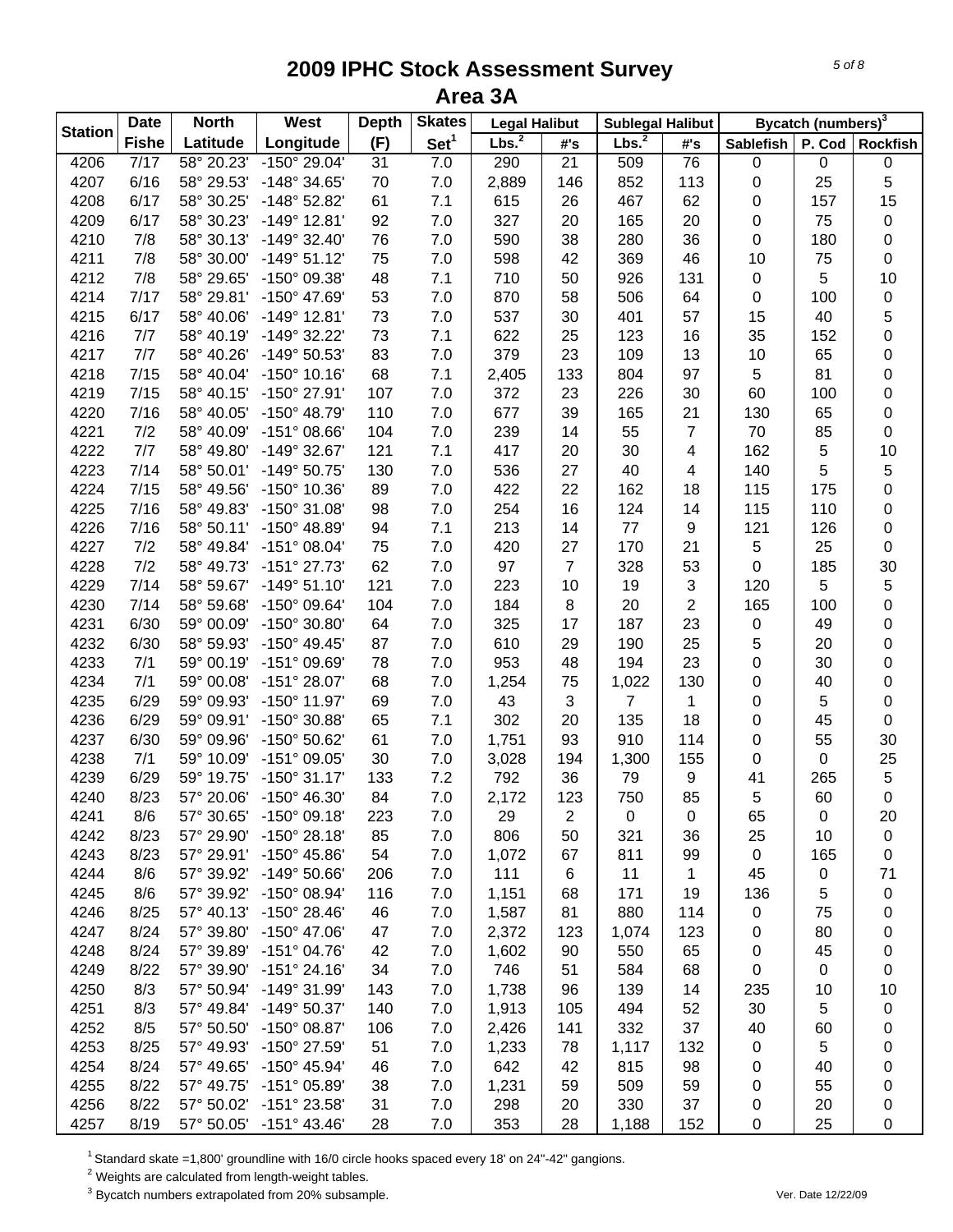| <b>Station</b> | <b>Date</b>  | <b>North</b> | West                  | <b>Depth</b> | <b>Skates</b>    | <b>Legal Halibut</b> |     | <b>Sublegal Halibut</b> |                |           | Bycatch (numbers) <sup>3</sup> |                 |
|----------------|--------------|--------------|-----------------------|--------------|------------------|----------------------|-----|-------------------------|----------------|-----------|--------------------------------|-----------------|
|                | <b>Fishe</b> | Latitude     | Longitude             | (F)          | Set <sup>1</sup> | Lbs. <sup>2</sup>    | #'s | Lbs. <sup>2</sup>       | #'s            | Sablefish | P. Cod                         | <b>Rockfish</b> |
| 4258           | 8/20         | 57° 49.84'   | $-152^{\circ}$ 02.17' | 52           | 7.0              | 745                  | 50  | 817                     | 104            | $\pmb{0}$ | 55                             | $\pmb{0}$       |
| 4259           | 8/3          | 58° 00.05'   | -149° 32.23'          | 80           | 7.0              | 4,103                | 213 | 472                     | 53             | 30        | 50                             | 0               |
| 4260           | 8/5          | 57° 59.98'   | -149° 50.75'          | 125          | 6.9              | 1,545                | 80  | 98                      | 10             | 201       | 10                             | $\pmb{0}$       |
| 4261           | 8/5          | 58° 00.01'   | -150° 08.34'          | 126          | 7.0              | 2,919                | 124 | 61                      | 6              | 64        | 5                              | $\pmb{0}$       |
| 4262           | 8/25         | 57° 59.67'   | -150° 27.75'          | 89           | 7.0              | 1,003                | 63  | 318                     | 36             | 10        | 45                             | $\pmb{0}$       |
| 4263           | 8/14         | 57° 59.89'   | -150° 47.30'          | 71           | 7.0              | 1,143                | 64  | 630                     | 74             | 45        | 100                            | $\pmb{0}$       |
| 4264           | 8/14         | 58° 00.16'   | $-151^{\circ}$ 05.65' | 45           | 7.0              | 1,930                | 108 | 1,402                   | 167            | 0         | 5                              | 0               |
| 4265           | 8/19         | 57° 59.80'   | $-151^{\circ} 25.12'$ | 42           | 7.0              | 1,158                | 66  | 869                     | 104            | 0         | 15                             | 0               |
| 4266           | 8/19         | 58° 00.03'   | $-151^{\circ}$ 44.26' | 65           | 7.0              | 705                  | 54  | 552                     | 61             | 5         | 20                             | $\pmb{0}$       |
| 4267           | 8/20         | 57° 59.86'   | -152° 03.04'          | 98           | 7.0              | 1,499                | 67  | 76                      | 8              | 15        | 85                             | $\pmb{0}$       |
| 4268           | 8/20         | 58° 00.11'   | -152° 21.66'          | 153          | 7.0              | 785                  | 38  | 16                      | $\overline{2}$ | 15        | 110                            | 0               |
| 4269           | 8/26         | 58° 10.09'   | $-150^{\circ}$ 10.43' | 79           | 7.0              | 2,879                | 182 | 1,233                   | 143            | 15        | 40                             | 5               |
| 4270           | 8/2          | 58° 09.95'   | -150° 29.16'          | 63           | 7.0              | 1,641                | 108 | 1,262                   | 145            | 0         | 55                             | 0               |
| 4271           | 8/2          | 58° 09.84'   | $-150^{\circ}$ 47.66' | 61           | 7.0              | 706                  | 44  | 273                     | 31             | 0         | 277                            | 0               |
| 4272           | 8/14         | 58° 10.00'   | $-151^{\circ}$ 07.04' | 81           | 7.0              | 1,276                | 91  | 523                     | 61             | 45        | 25                             | 0               |
| 4273           | 8/13         | 58° 10.11'   | $-151^{\circ} 25.06'$ | 90           | 7.0              | 1,642                | 107 | 383                     | 43             | 5         | 45                             | 0               |
| 4274           | 8/13         | 58° 09.47'   | $-151^{\circ}$ 42.38' | 36           | 7.0              | 2,886                | 157 | 1,195                   | 144            | 0         | 0                              | 0               |
| 4275           | 8/2          | 58° 19.87'   | $-150^{\circ}$ 48.05' | 35           | 7.0              | 131                  | 11  | 87                      | 10             | 0         | 10                             | 0               |
| 4276           | 8/12         | 58° 19.88'   | -151° 06.96'          | 70           | 7.0              | 971                  | 67  | 357                     | 41             | 0         | 25                             | 0               |
| 4277           | 8/12         | 58° 19.88'   | $-151^{\circ} 25.75'$ | 38           | $7.0$            | 3,160                | 230 | 1,764                   | 199            | 0         | 0                              | 0               |
| 4278           | 8/13         | 58° 19.86'   | $-151^{\circ}$ 44.80' | 30           | $7.0$            | 2,579                | 140 | 532                     | 62             | 0         | 0                              | $\pmb{0}$       |
| 4279           | 8/12         | 58° 30.12'   | -151° 06.99'          | 57           | 7.0              | 430                  | 32  | 367                     | 44             | 0         | 15                             | $\pmb{0}$       |
| 4280           | 8/11         | 58° 30.02'   | -151° 23.25'          | 93           | 7.0              | 1,987                | 124 | 428                     | 48             | 65        | 40                             | $\pmb{0}$       |
| 4281           | 8/11         | 58° 29.91'   | $-151^{\circ}$ 45.42' | 94           | 7.0              | 2,029                | 132 | 192                     | 21             | 35        | 70                             | 0               |
| 4282           | 8/11         | 58° 39.95'   | -151° 27.52'          | 102          | 7.0              | 1,283                | 70  | 237                     | 27             | 88        | 107                            | $\pmb{0}$       |
| 4283           | 8/10         | 58° 40.09'   | $-151^{\circ}$ 45.84' | 68           | 7.0              | 1,521                | 86  | 481                     | 54             | $\pmb{0}$ | 20                             | $\pmb{0}$       |
| 4284           | 8/10         | 58° 39.92'   | -152° 05.67'          | 70           | 7.0              | 1,319                | 75  | 200                     | 23             | 20        | 5                              | $\pmb{0}$       |
| 4285           | 8/10         | 58° 50.41'   | -152° 06.03'          | 57           | 7.0              | 2,008                | 100 | 746                     | 97             | 0         | 30                             | 5               |
| 4286           | 8/8          | 56° 19.99'   | -152° 50.09'          | 61           | 7.0              | 2,939                | 150 | 366                     | 46             | 0         | 79                             | 10              |
| 4287           | 8/2          | 56° 20.08'   | -153° 08.03'          | 54           | 6.9              | 981                  | 70  | 1,257                   | 150            | 0         | 34                             | $\pmb{0}$       |
| 4288           | 8/2          | 56° 19.96'   | -153° 26.01'          | 33           | 7.0              | 2,766                | 121 | 1,120                   | 131            | 0         | 0                              | $\mathbf 0$     |
| 4289           | 8/9          | 56° 29.87'   | -152° 15.02'          | 131          | 7.0              | 944                  | 60  | 72                      | 9              | 15        | 25                             | 20              |
| 4290           | 8/8          | 56° 30.00'   | -152° 33.05'          | 146          | 7.0              | 2,218                | 125 | 356                     | 39             | 50        | 0                              | 20              |
| 4291           | 8/8          | 56° 29.91'   | $-152^{\circ} 51.00'$ | 28           | 6.9              | 3,894                | 233 | 1,839                   | 208            | $\pmb{0}$ | 0                              | $\pmb{0}$       |
| 4292           | 8/2          | 56° 30.07'   | -153° 08.98'          | 39           | 7.0              | 1,244                | 86  | 1,511                   | 188            | 0         | 15                             | 0               |
| 4293           | 8/1          | 56° 30.05'   | -153° 26.99'          | 48           | $7.0$            | 1,447                | 86  | 702                     | 84             | 0         | 45                             | 0               |
| 4294           | 8/1          | 56° 30.00'   | $-153^{\circ}$ 45.00' | 38           | $7.0$            | 2,168                | 76  | 197                     | 23             | 0         | 50                             | 0               |
| 4295           | 8/10         | 56° 40.00'   | -151° 56.97'          | 34           | 6.9              | 2,078                | 97  | 408                     | 50             | 0         | 49                             | 0               |
| 4296           | 8/9          | 56° 40.00'   | -152° 15.02'          | 25           | $7.0$            | 4,118                | 251 | 1,070                   | 125            | 0         | 5                              | 0               |
| 4297           | 8/9          | 56° 40.00'   | -152° 34.05'          | 76           | $7.0$            | 764                  | 45  | 286                     | 33             | 25        | 25                             | 0               |
| 4298           | 7/31         | 56° 39.95'   | -152° 52.02'          | 38           | $7.0$            | 1,400                | 84  | 1,193                   | 154            | 0         | 15                             | 0               |
| 4299           | 7/31         | 56° 40.03'   | -153° 10.02'          | 82           | 7.0              | 1,428                | 75  | 143                     | 15             | 0         | 74                             | 0               |
| 4300           | 7/30         | 56° 39.99'   | $-153°28.14'$         | 78           | 6.9              | 1,104                | 55  | 122                     | 14             | 0         | 260                            | 0               |
| 4301           | 8/1          | 56° 39.98'   | -153° 46.02'          | 49           | $7.0$            | 1,461                | 79  | 512                     | 65             | 0         | 80                             | 0               |
| 4302           | 8/10         | 56° 50.00'   | $-151^{\circ}$ 40.08' | 165          | 7.1              | 1,871                | 97  | 205                     | 23             | 76        | 0                              | 56              |
| 4303           | 8/10         | 56° 50.00'   | $-151^{\circ} 58.09'$ | 43           | 7.0              | 2,410                | 122 | 1,511                   | 186            | 0         | 0                              | 5               |
| 4304           | 8/7          | 56° 50.00'   | -152° 16.13'          | 53           | 7.0              | 2,100                | 129 | 1,050                   | 124            | 0         | 65                             | 0               |
| 4305           | 8/7          | 56° 50.00'   | -152° 35.01'          | 75           | 6.9              | 692                  | 45  | 241                     | 26             | 5         | 5                              | 0               |
| 4306           | 7/31         | 56° 50.00'   | -152° 53.00'          | 34           | 7.0              | 917                  | 61  | 1,693                   | 212            | 0         | 40                             | 0               |
| 4307           | 7/30         | 56° 50.02'   | -153° 10.86'          | 54           | 7.0              | 2,124                | 110 | 608                     | 65             | 0         | 74                             | 0               |
| 4308           | 7/30         | 56° 50.00'   | $-153^{\circ}$ 29.15' | 51           | 7.0              | 1,620                | 65  | 373                     | 48             | 0         | 25                             | $\pmb{0}$       |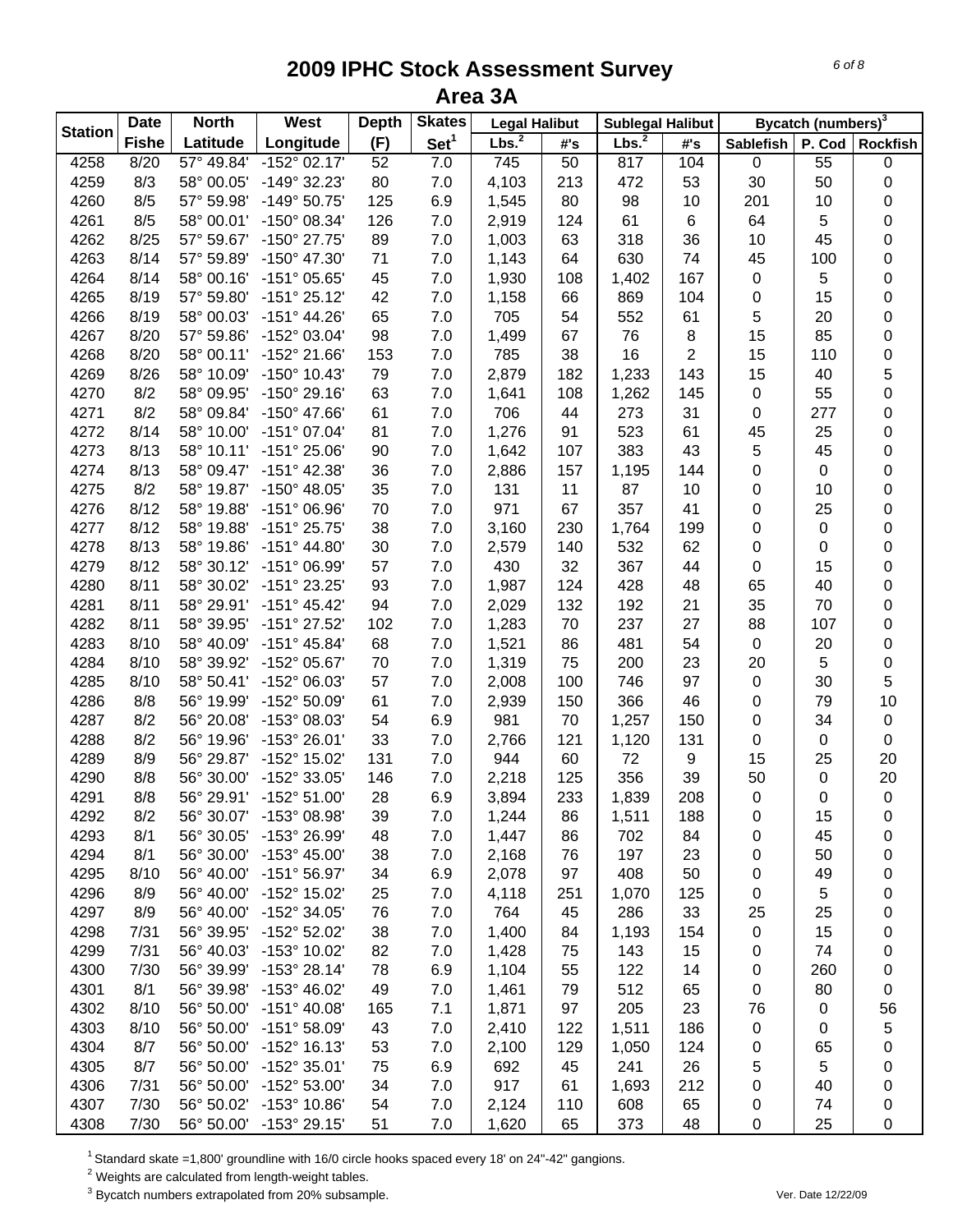|                | <b>Date</b>  | <b>North</b> | West                  | <b>Depth</b> | <b>Skates</b>    | <b>Legal Halibut</b> |                  | <b>Sublegal Halibut</b> |                         |             | Bycatch (numbers) <sup>3</sup> |                 |
|----------------|--------------|--------------|-----------------------|--------------|------------------|----------------------|------------------|-------------------------|-------------------------|-------------|--------------------------------|-----------------|
| <b>Station</b> | <b>Fishe</b> | Latitude     | Longitude             | (F)          | Set <sup>1</sup> | Lbs. <sup>2</sup>    | #'s              | Lbs. <sup>2</sup>       | #'s                     | Sablefish   | P. Cod                         | <b>Rockfish</b> |
| 4309           | 8/11         | 56° 59.96'   | $-151^{\circ}$ 40.00  | 42           | 7.1              | 2,448                | $\overline{141}$ | 945                     | 107                     | $\pmb{0}$   | 45                             | 0               |
| 4310           | 8/11         | 57° 00.00'   | $-151°59.06'$         | 45           | 7.0              | 400                  | 27               | 806                     | 105                     | 0           | 104                            | 0               |
| 4311           | 8/7          | 57° 00.00'   | -152° 17.04'          | 40           | 7.0              | 1,289                | 82               | 1,311                   | 159                     | 0           | 30                             | 0               |
| 4312           | 8/6          | 57° 00.01'   | -152° 35.09'          | 83           | 7.0              | 1,240                | 82               | 360                     | 42                      | 25          | 0                              | 0               |
| 4313           | 8/6          | 56° 59.91'   | -152° 54.03'          | 60           | 7.0              | 856                  | 45               | 365                     | 46                      | $\pmb{0}$   | 94                             | 0               |
| 4314           | 8/14         | 57° 10.00'   | -151° 03.93'          | 217          | 7.0              | 165                  | 10               | $\pmb{0}$               | $\mathbf 0$             | 167         | 0                              | 44              |
| 4315           | 8/14         | 57° 10.00'   | -151° 22.06'          | 70           | 7.0              | 3,232                | 183              | 453                     | 51                      | 0           | 25                             | $\mathbf 0$     |
| 4316           | 8/15         | 57° 10.01'   | $-151^{\circ}$ 41.00' | 39           | 7.0              | 925                  | 62               | 697                     | 83                      | 0           | 168                            | 0               |
| 4317           | 8/11         | 57° 09.96'   | -151° 59.02'          | 38           | 6.9              | 1,829                | 100              | 513                     | 60                      | 0           | 5                              | 0               |
| 4318           | 8/5          | 57° 10.04'   | -152° 18.02'          | 42           | 7.0              | 739                  | 44               | 266                     | 29                      | 0           | 0                              | 0               |
| 4319           | 8/6          | 57° 09.99'   | -152° 36.26'          | 53           | 7.0              | 143                  | 8                | 158                     | 29                      | 0           | 139                            | 0               |
| 4320           | 8/14         | 57° 20.00'   | $-151°04.21'$         | 49           | 7.0              | 997                  | 62               | 457                     | 53                      | 0           | 238                            | 0               |
| 4321           | 8/13         | 57° 19.95'   | -151° 22.97'          | 73           | 7.0              | 3,547                | 205              | 601                     | 70                      | 15          | 45                             | 0               |
| 4322           | 7/24         | 57° 20.00'   | -151° 40.97'          | 34           | 7.0              | 1,397                | 66               | 711                     | 86                      | 0           | 119                            | 0               |
| 4323           | 8/5          | 57° 20.00'   | $-151^{\circ}59.94'$  | 40           | 7.0              | 545                  | 26               | 155                     | 17                      | 0           | 0                              | 0               |
| 4324           | 8/5          | 57° 20.00'   | $-152^{\circ}$ 18.06' | 22           | 7.0              | 1,279                | 48               | 27                      | 3                       | 0           | 0                              | 0               |
| 4325           | 8/13         | 57° 30.00'   | $-151°05.05'$         | 44           | 7.0              | 952                  | 65               | 714                     | 85                      | 0           | 185                            | 0               |
| 4326           | 8/13         | 57° 30.02'   | $-151^{\circ} 23.00'$ | 47           | 7.0              | 567                  | 42               | 589                     | 71                      | 0           | 50                             | 0               |
| 4327           | 7/24         | 57° 29.91'   | $-151^{\circ}$ 42.00' | 59           | 7.0              | 1,374                | 92               | 446                     | 52                      | 0           | 85                             | 0               |
| 4328           | 7/24         | 57° 29.92'   | -152° 01.00'          | 25           | 7.0              | 3,181                | 161              | 847                     | 97                      | 0           | 15                             | 0               |
| 4329           | 7/23         | 57° 39.98'   | $-151^{\circ}$ 42.88' | 35           | 7.0              | 1,806                | 142              | 1,291                   | 144                     | 0           | 50                             | 0               |
| 4330           | 7/23         | 57° 39.97'   | -152° 00.89'          | 94           | 7.0              | 840                  | 44               | 227                     | 27                      | $\pmb{0}$   | 90                             |                 |
|                | 6/21         | 57° 30.16'   | $-154^{\circ} 54.51'$ | 126          | 7.0              | 368                  | 15               | 34                      | $\overline{\mathbf{4}}$ | 69          | 114                            | 0               |
| 4331           | 6/20         |              | -154° 34.62'          |              |                  |                      |                  |                         | 14                      | 78          |                                | 0               |
| 4332           |              | 57° 40.08'   |                       | 119          | 6.9              | 1,151                | 54               | 116                     | 3                       |             | 49                             | 0               |
| 4333           | 6/21         | 57° 39.84'   | -154° 54.32'          | 127          | 7.0              | 1,021                | 53               | 27                      |                         | 74          | 35                             | 0               |
| 4334           | 6/21         | 57° 40.14'   | -155° 12.89'          | 161          | 7.0              | 1,310                | 65               | 157                     | 18                      | 50          | 5                              | 0               |
| 4335           | 6/19         | 57° 50.05'   | -154° 15.38'          | 112          | 6.9              | 1,386                | 80               | 193                     | 21                      | 29          | 54                             | 0               |
| 4336           | 6/20         | 57° 50.04'   | $-154^{\circ}$ 34.17' | 126          | 7.0              | 843                  | 43               | 87                      | 9                       | 50          | 20                             | 0               |
| 4337           | 6/20         | 57° 49.89'   | -154° 53.43'          | 158          | 7.0              | 757                  | 39               | 55                      | 6                       | 54          | 0                              | 0               |
| 4338           | 6/22         | 58° 00.02'   | -153° 37.08'          | 91           | 7.0              | 3,011                | 182              | 917                     | 102                     | $\mathbf 0$ | 40                             | 0               |
| 4339           | 6/19         | 58° 00.23'   | -153° 55.78'          | 108          | 6.9              | 1,373                | 67               | 132                     | 17                      | 39          | 25                             | 0               |
| 4340           | 6/19         | 58° 00.01'   | $-154^{\circ}$ 14.21' | 125          | 7.0              | 887                  | 49               | 167                     | 19                      | 74          | 5                              | 0               |
| 4341           | 6/7          | 58° 09.94'   | -153° 18.96'          | 53           | 7.0              | 532                  | 30               | 548                     | 88                      | 0           | 163                            | 0               |
| 4342           | 6/22         | 58° 10.02'   | -153° 37.56'          | 106          | 7.0              | 1,449                | 65               | 167                     | 18                      | 5           | 15                             | 0               |
| 4343           | 6/22         | 58° 09.86'   | $-153^{\circ}57.12$   | 115          | 7.0              | 765                  | 41               | 185                     | 21                      | 10          | 25                             | 0               |
| 4344           | 6/7          | 58° 20.04'   | -153° 19.96'          | 94           | 7.0              | 1,132                | 60               | 160                     | 17                      | 10          | 30                             | 0               |
| 4345           | 6/7          | 58° 19.88'   | -153° 38.92'          | 95           | 7.0              | 1,107                | 50               | 124                     | 14                      | 0           | 168                            | 0               |
| 4346           | 6/5          | 58° 20.02'   | -153° 57.98'          | 48           | 6.9              | 1,931                | 77               | 211                     | 27                      | 0           | 147                            | 0               |
| 4347           | 6/8          | 58° 29.94'   | -153° 02.09'          | 93           | 7.0              | 531                  | 30               | 146                     | 18                      | 5           | 54                             | 0               |
| 4348           | 6/6          | 58° 30.07'   | -153° 20.84'          | 97           | 7.0              | 642                  | 34               | 204                     | 26                      | 0           | 114                            | 0               |
| 4350           | 6/8          | 58° 40.16'   | -152° 43.98'          | 109          | 7.0              | 325                  | 20               | 160                     | 20                      | 45          | 89                             | 0               |
| 4351           | 6/8          | 58° 39.82'   | -153° 02.58'          | 86           | $7.0$            | 1,757                | 78               | 190                     | 23                      | 0           | 124                            | 0               |
| 4352           | 6/6          | 58° 39.99'   | -153° 23.20'          | 23           | 7.0              | 806                  | 51               | 502                     | 70                      | 0           | 218                            | 0               |
| 4353           | 8/1          | 58° 50.08'   | $-152^{\circ} 26.11'$ | 96           | 7.0              | 1,356                | 72               | 96                      | 10                      | 5           | 85                             | 0               |
| 4354           | 6/14         | 58° 49.94'   | -152° 45.33'          | 104          | 7.0              | 404                  | 24               | 76                      | 10                      | 25          | 10                             | 0               |
| 4355           | 6/14         | 58° 49.91'   | -153° 03.96'          | 91           | $7.0$            | 608                  | 35               | 196                     | 25                      | 0           | 213                            | 0               |
| 4356           | 6/11         | 59° 00.02'   | $-151^{\circ}$ 48.27' | 76           | $7.0$            | 1,978                | 135              | 1,443                   | 179                     | 0           | 40                             | 0               |
| 4357           | 6/11         | 58° 59.91'   | -152° 06.95'          | 75           | 7.0              | 2,517                | 166              | 1,517                   | 196                     | 0           | 15                             | 0               |
| 4358           | 8/1          | 59° 00.10'   | -152° 26.73'          | 78           | 7.0              | 921                  | 46               | 243                     | 29                      | 25          | 25                             | 0               |
| 4359           | 8/1          | 58° 59.98'   | -152° 45.97'          | 91           | 7.0              | 602                  | 39               | 144                     | 16                      | 0           | 134                            | 0               |
| 4360           | 6/14         | 58° 59.98'   | $-153^{\circ}$ 05.03  | 84           | $7.0$            | 1,365                | 64               | 162                     | 20                      | 0           | 60                             | 0               |